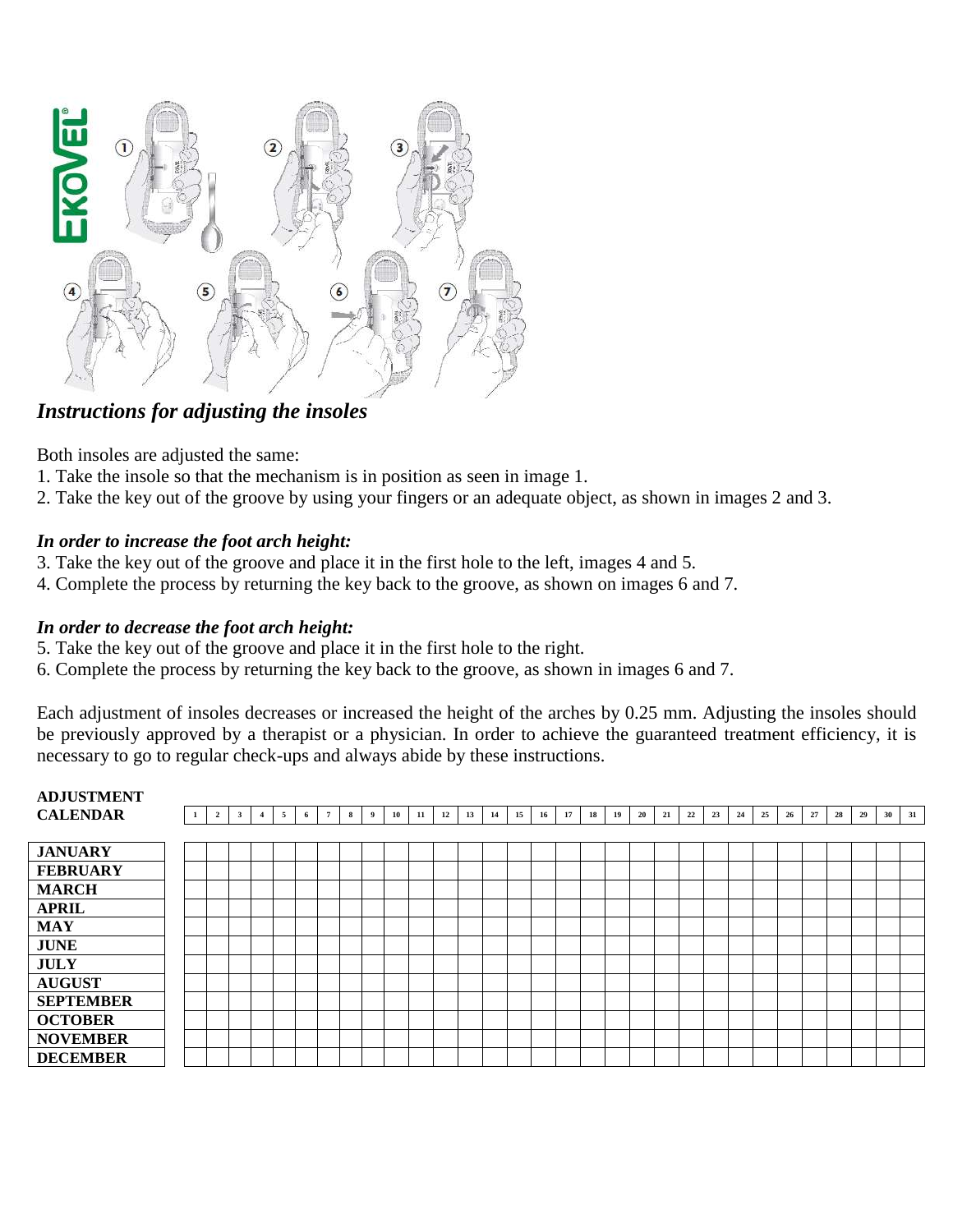# **EKOVEL STEP CORRECT**

Adjustable orthopaedic insoles for feet correction

## *About EKOVEL STEP CORRECT adjustable orthopaedic insoles*

*Ekovel Step Correct* adjustable insoles are an innovative orthopaedic device for correction and prevention of feet deformities in children and adults. Their distinct feature lies in a precise and user-friendly mechanism that enables the insoles to accommodate to the corrective needs of any patient. Due to this mechanism, *Ekovel Step Correct* insoles gradually correct feet deformities, without any pain and with ease, thus limiting the consequences of lowered feet arches and incorrect statics of human body.

## *Corrective treatment*

In order to determine the insoles' size and needed correction, a detailed and comprehensive examination is performed, as well as feet measuring with precise instruments and an examination of lower extremities statics.

*Ekovel Step Correct* adjustable insoles have a precise mechanism which, based on the examination and feet measurements, adjusts the starting arch height with micrometre precision in accordance with feet arches, and which gradually and painlessly elevate flat and lowered feet arches to an optimal height in 3-6 months, while providing a correct skeleton statics.

*Ekovel Step Correct* adjustable insoles gradually correct lowered arches and flat feet, unburdening the points of excessive pressure on elevated feet and ease difficulties brought by these deformities. The corrective treatment of feet arches enables the correction of a deformed Achilles tendon, as well as "X" knees in children. Their constant use eases bunion (hallux valgus) pain and prevents their formation.

*Ekovel Step Correct* adjustable insoles also improve the condition of feet joints, muscles and tendons, limit the pain in heels (heel numbness) and the development of toes neuralgia. Among numerous reliefs brought by these insoles, we should point out the improvement of muscular work of legs and the peripheral circulation, along with reduced feeling of coldness and numbness in legs.

*Ekovel Step Correct* adjustable insoles slow down the degenerative joint process, caused by arthrosis and deformities of lower extremities and spine, which are partially cause by incorrect statics and irregular load distribution in lower extremities.

## *Intended users*

*Ekovel Step Correct* adjustable insoles are recommended to anyone who has difficulties and deformities described above. Due to their characteristic of easing fatigue in lower extremities, they are especially recommended to those who spend most of their time on their feet. Also, they can be used for prevention of static lowering of feet structure in overweight people and people with foot injuries.

Using *Ekovel Step Correct* adjustable insoles helps in forming an ideal feet arches in growing children. It is best to start the treatment when children are 3 years old and up until the end of puberty. With insoles on, children have a correct skeleton statics and they are protected from possible feet, knees, hips and spine deformities.

In adults, Ekovel Step Correct adjustable insoles elevate feet arches and provide correct statics which stops pain and difficulties in feet, knees, hips and spine.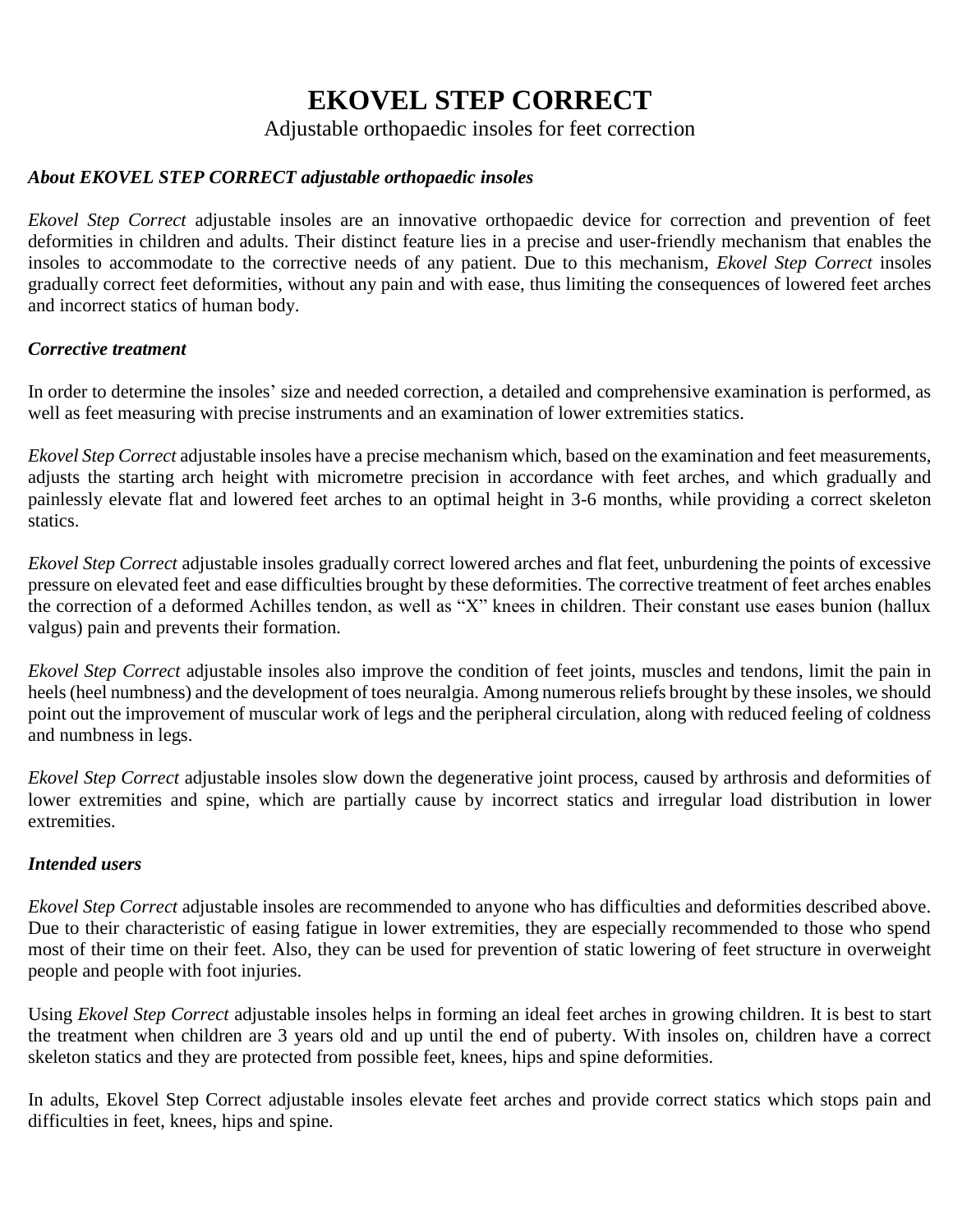#### *How to use*

*Ekovel Step Correct* adjustable insoles are placed in footwear minding the shape of the feet (for left and right foot). The corrective mechanism, placed under the foot's arch, must correspond to the middle section of the shoe, while the heel support is placed so that it touches the back (heel) section of the shoe. Foot should be naturally fixed along the insole when the shoe is put on.

### *Method and time of use*

The insoles should be used every day, when walking on levelled ground or in mountains, as well as for fast walking. In order for the treatment to be efficient, *Ekovel Step Correct* insoles must be used regularly and constantly.

Based on experiences so far, we can with certainty say that a low level of beginning correction makes it able for the insoles to be used throughout the entire day, from the very beginning of use. However, in order to gradually get used to the insoles, you should wear *Ekovel Step Correct* insoles only for a few hours a day in the beginning, and then gradually increase the time period in the following days. After the first phase is completed, the insoles should be used every day, for as many hours as possible, and gradually increase the insoles' arches using the key in the precise mechanism, always following the parameters determined by a therapist or a physician.

Estimated time for achieving the full correction is 2 to 10 months (depending on the case), with necessary adherence to scheduled check-ups. Once the desired feet correction is achieved, it is necessary to continue wearing the insoles and not change the height of their arches.

It is necessary to perform check-ups of insole arch's height every 2 months at the Ekovel centre. When it comes to children and young people, it is necessary to change the insoles from time to time (each 8 months up to a year) due to growing feet. When the state of complete correction is achieved, you can stop using *Ekovel Step Correct* insoles, providing that the feet growing period has ended. Such decision should be made by a therapist and a physician.

#### *Suitable footwear*

*Ekovel Step Correct* adjustable insoles can be worn with all types of closed footwear. They can be used with both narrow and wide models, loafers, footwear with laces, as well as boots. Besides, they can be used with some types of open orthopaedic footwear.

All *Ekovel Step Correct* insoles users are recommended to wear closed, comfortable, firm footwear with square toes and high top arch, flat sole and a heel not higher than 3cm.

Footwear covering the ankle provides better stability of the foot.

#### *Distribution*

Only authorized distributors can sell *Ekovel Step Correct* insoles. Each insole distributor, whether a physician, orthopaedic technician or a physical therapist, must complete the Ekovel centre's course that trains them in how to properly measure feet, determine the arch height level, select the insole size, establish check-up schedule, and monitor the treatment. Selling *Ekovel Step Correct* insoles without the necessary feet measuring, treatment monitoring and frequent check-ups is strictly forbidden.